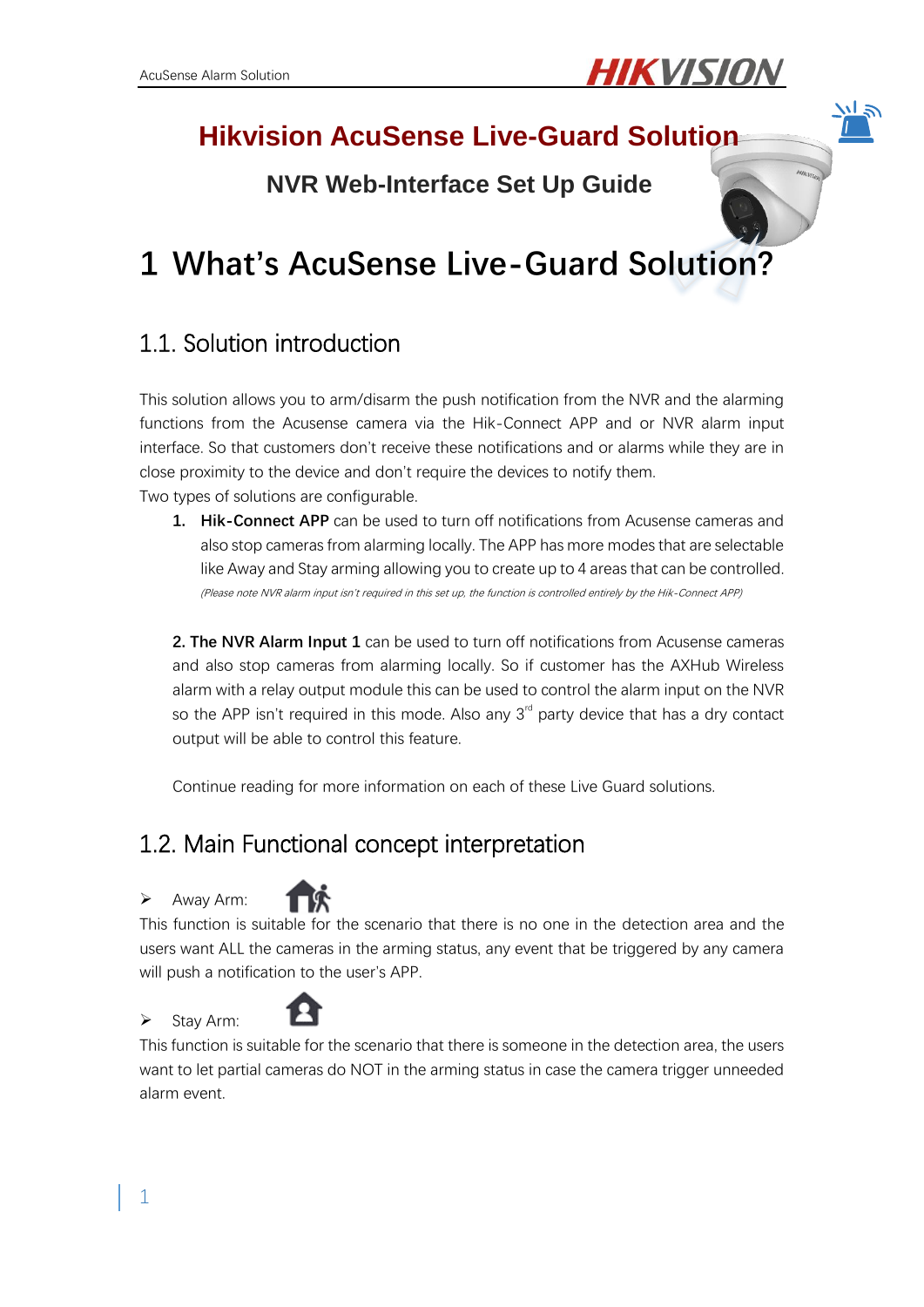

 $\triangleright$  Dis-Arm:



This function is suitable for the scenario that the users want to let all the cameras do NOT in the arming status, in this mode, no alarm will be triggered and no notification will be pushed to the APP.

### Clear Arm<sup>.</sup>



This function is used to cancel the alarm that is triggering, the user has got that alarm and want to cancel it immediately, Once this button is tagged, all the alarm that is being triggered will be stopped at once.

 $\triangleright$  Stay Arm Bypass: Stay Arm Bypass

This function is used to set that in Stay Arm mode, which cameras the users want to turn off the arming status. If the function is turned on, then in Stay Arm mode, this camera will not trigger any alarm or notification. But in Away Arm mode, this function does not take effect, the camera will still in the arming status.

- $\triangleright$  Area: It is a subsystem that can contains multiple cameras
- $\triangleright$  Camera: Every camera should exist in an area and be treated as an alarm system sensor.

# **2 System Configuration and Function**

Please follow below steps to finish configurations to make sure the solution works properly.

# 2.1 Configuration on NVR Web Interface.

Add AcuSense Live Guard cameras to the NVR, and do the following configuration

### Step1: Configure the alarm event type

Three events are supported: Motion event/Line crossing event/Intrusion event.

Let's take 'line crossing event' as an example: Enable this function, draw the detection area and select the target type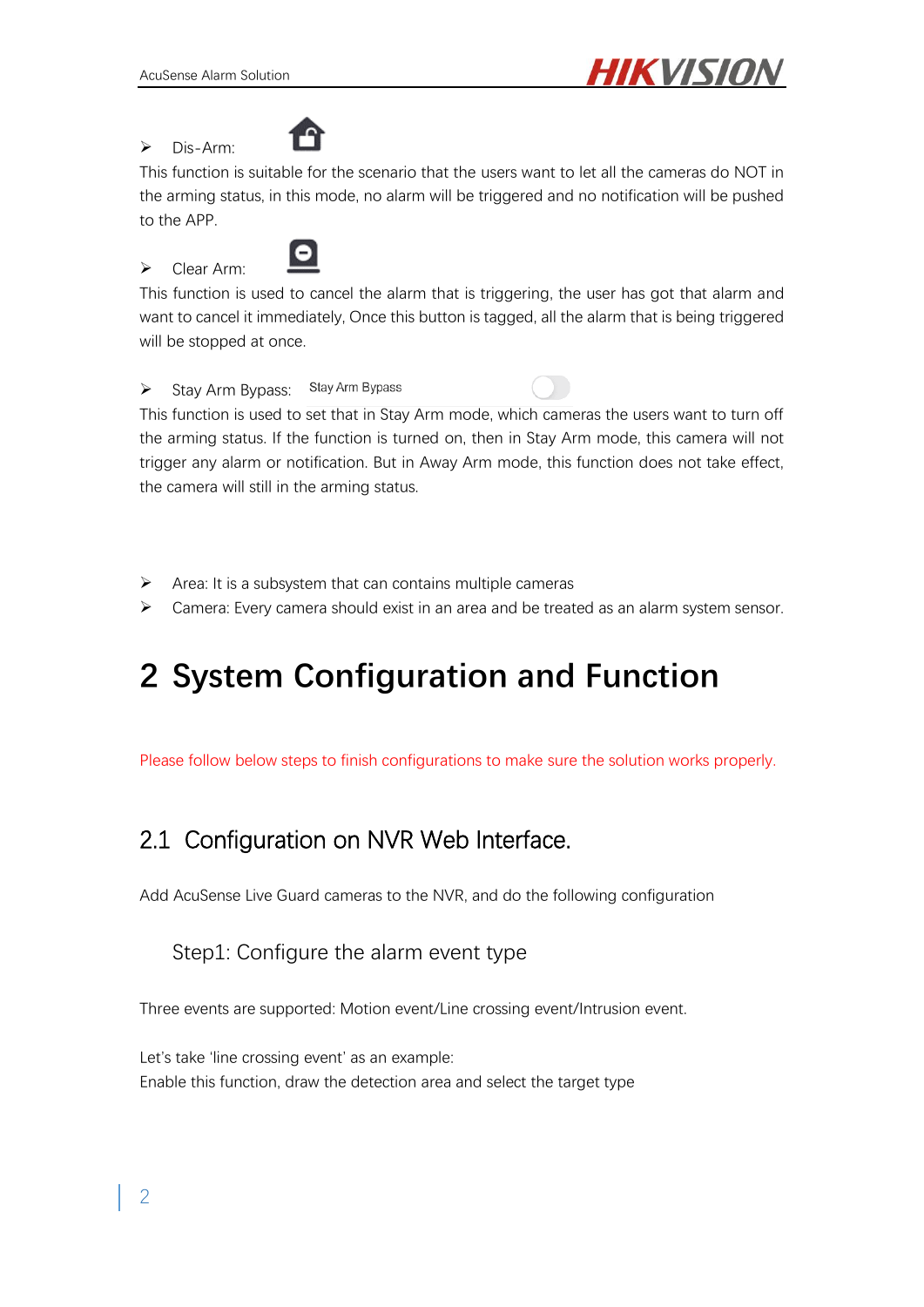



Set up your **Flashing Alarm Light Output** and **Audible Alarm Output** parameters as required. This is what you would do normally for an Acusense camera under Basic Event.

#### **Flashing Alarm Light Output Settings**

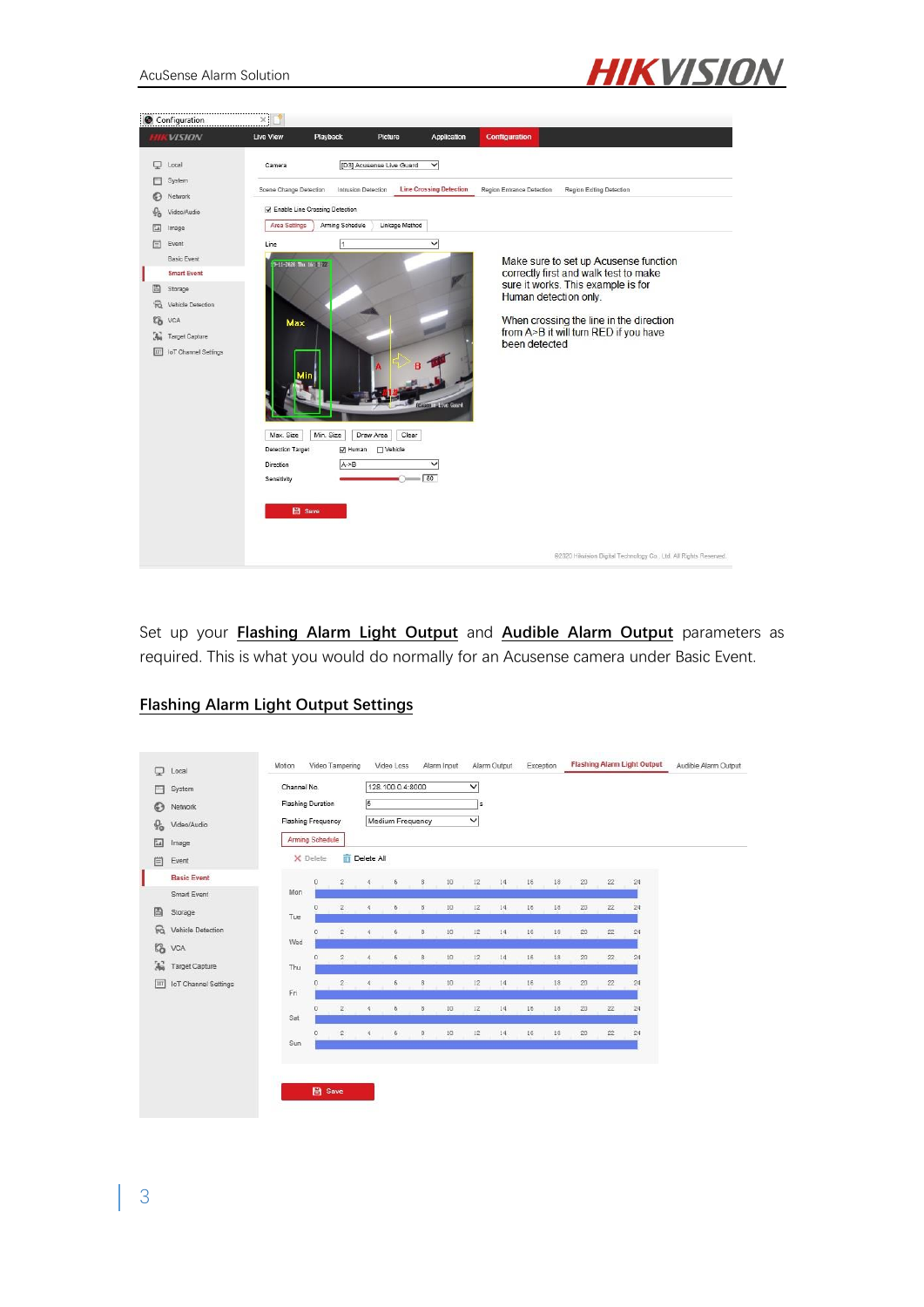

#### **Audible Alarm Output**

| m                       | System                 | Channel No.  |                                     |                         |                     | 128.100.0.4:8000<br>$\checkmark$<br>Warning<br>$\checkmark$ |                         |    |        |    |    |    |        |                 |    |  |
|-------------------------|------------------------|--------------|-------------------------------------|-------------------------|---------------------|-------------------------------------------------------------|-------------------------|----|--------|----|----|----|--------|-----------------|----|--|
| ⊕                       | Network                | Sound Type   |                                     |                         |                     |                                                             |                         |    |        |    |    |    |        |                 |    |  |
| $\varrho_{\rm o}$       | Warning<br>Video/Audio |              | Warning, this is a restricted are V |                         |                     |                                                             |                         |    |        |    |    |    |        |                 |    |  |
| $\overline{a}$<br>Image |                        |              | Alarm Times                         |                         | $\overline{2}$      |                                                             |                         |    |        |    |    |    |        |                 |    |  |
| 目                       | Event                  | Sound Volume |                                     |                         |                     |                                                             | $\sim$                  |    | $= 70$ |    |    |    |        |                 |    |  |
|                         | <b>Basic Event</b>     |              | Arming Schedule                     |                         |                     |                                                             |                         |    |        |    |    |    |        |                 |    |  |
|                         | Smart Event            |              | X Delete                            | 亩                       | Delete All          |                                                             |                         |    |        |    |    |    |        |                 |    |  |
| 圖                       | Storage                |              | $\mathbf{0}$                        | $\overline{2}$          | $\Lambda$           | 6                                                           | $\mathbf{a}$            | 10 | 12     | 14 | 16 | 18 | 20     | 22              | 24 |  |
| 品                       | Vehicle Detection      | Mon          |                                     |                         |                     |                                                             |                         |    |        |    |    |    |        |                 |    |  |
| $\mathcal{C}_0$         | VCA                    | Tue          | $\begin{array}{c} 0 \end{array}$    | $\overline{2}$          | 4                   | 6                                                           | 8                       | 10 | 12     | 14 | 16 | 18 | 20     | 22              | 24 |  |
| 漏                       | <b>Target Capture</b>  |              | $\theta$                            | 2                       | ×,                  | 6                                                           | $\rm 8$                 | 10 | 12     | 14 | 16 | 18 | 20     | 22              | 24 |  |
| $\sqrt{101}$            | loT Channel Settings   | Wed          |                                     |                         |                     |                                                             |                         |    |        |    |    |    |        |                 |    |  |
|                         |                        | Thu          | $\overline{0}$                      | $\overline{2}$          | 4                   | 6                                                           | $\rm ^8$                | 10 | 12     | 14 | 16 | 18 | $20\,$ | 22              | 24 |  |
|                         |                        |              | $\overline{0}$                      | $\overline{\mathbf{2}}$ | $\ddot{\textbf{a}}$ | $\ddot{6}$                                                  | $\overline{\mathbf{8}}$ | 10 | 12     | 14 | 16 | 18 | 20     | $\overline{22}$ | 24 |  |
|                         |                        | Fri          | $\Omega$                            | $\bar{2}$               | $\ddot{\textbf{z}}$ | 6                                                           | $\circ$                 | 10 | 12     | 14 | 16 | 18 | 20     | 22              | 24 |  |
|                         |                        | Sat          |                                     |                         |                     |                                                             |                         |    |        |    |    |    |        |                 |    |  |
|                         |                        | Sun          | $\Omega$                            | $\mathbf{2}$            | $\Delta$            | 6                                                           | 8                       | 10 | 12     | 14 | 16 | 18 | 20     | 22              | 24 |  |
|                         |                        |              |                                     |                         |                     |                                                             |                         |    |        |    |    |    |        |                 |    |  |

Step2: Configure the linkage action

#### Do **NOT** enable the notify surveillance center function.

All other functions are default as below.

Notify Surveillance Center, Audio and Light Alarm Linkage UNTICK.

Please note I'm using channel 3 on the NVR that's why Trigger Recording D3 is ticked.

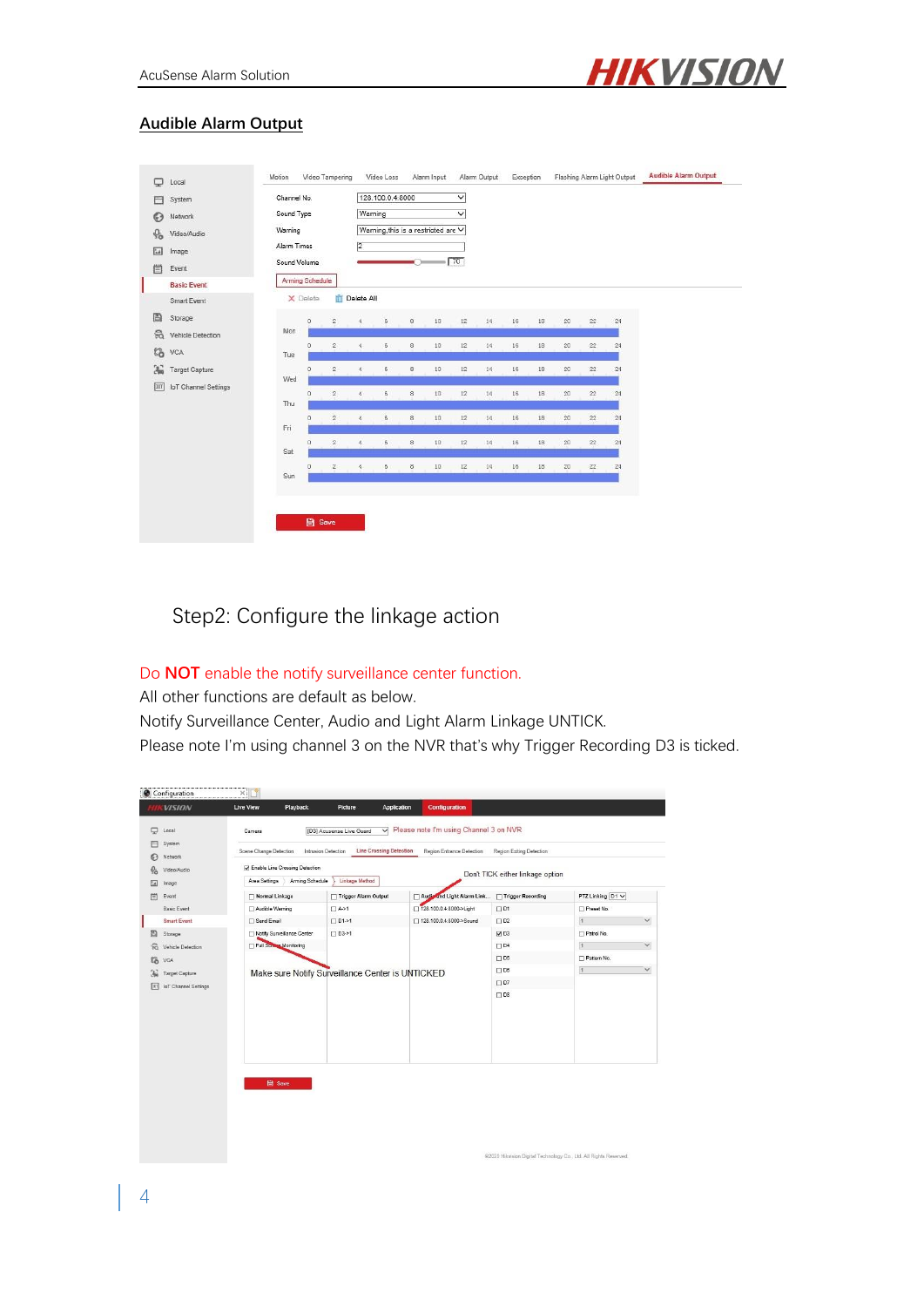

Step3: Add the NVR to the Hik-Connect APP

Add the NVR to your Hik-Connect APP through scanning the QR code in 4G network

### 2.2 How to use the solution

Before doing configuration and setting on the APP, make sure the Hik-Connect APP is V4.5 or above.

1, Click the alarm button then it will go to the alarm system menu, in the bottom of this menu, it will show the four main functions in this system.



In the area menu, user can set every area mode. The solution supported up to 4 areas.

In the camera menu, users can see cameras list in all areas or the area that be selected. All the cameras are added to area 1 by default.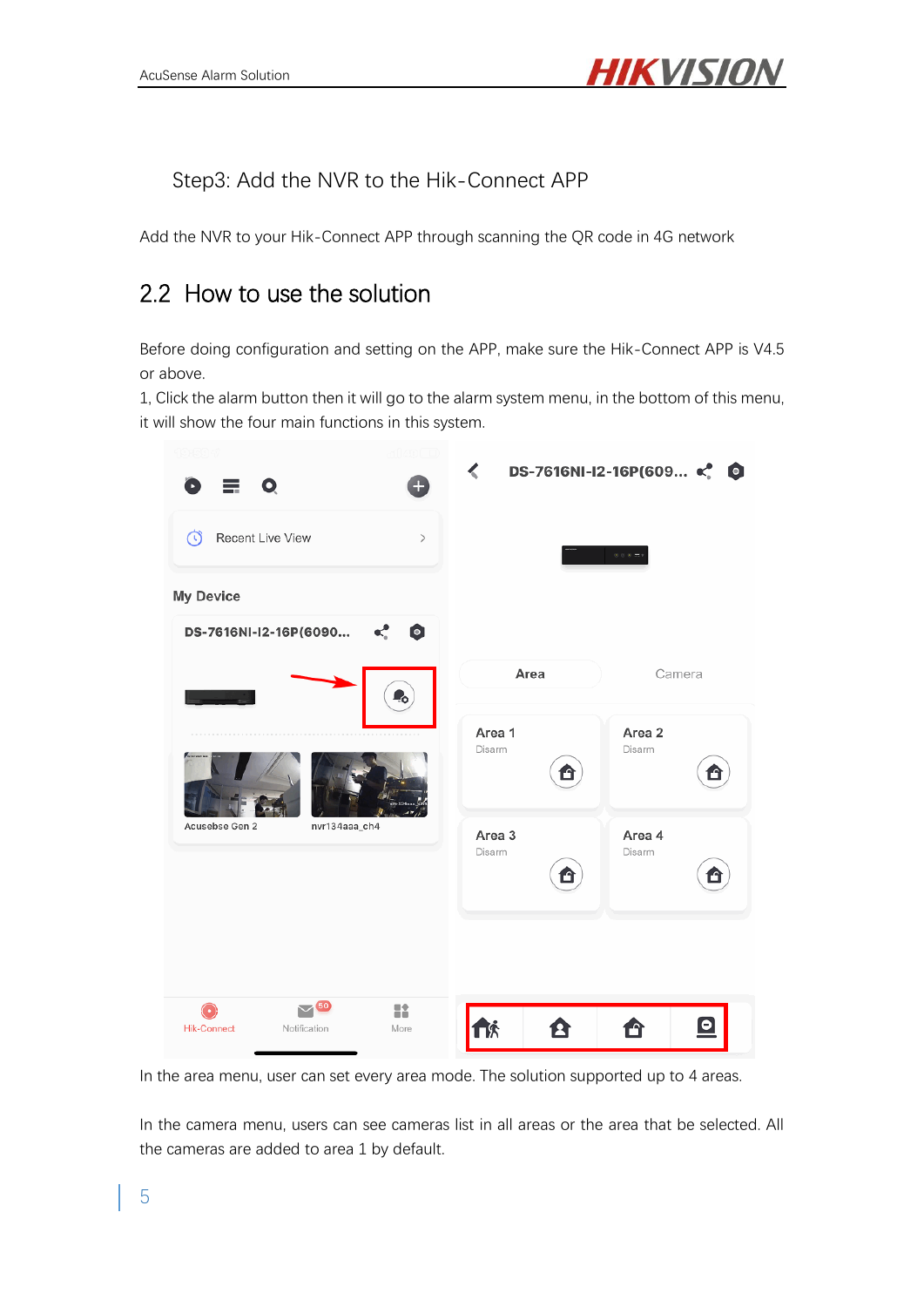

If the user need to add some cameras to area 2 or 3 or 4, then should click the setting button on the right top corner

| DS-7616NI-I2-16P(609 «.<br>Set the camera to         | $\bullet$                         | <b>Settings</b>                                                                                                                      |                                                                             |  |
|------------------------------------------------------|-----------------------------------|--------------------------------------------------------------------------------------------------------------------------------------|-----------------------------------------------------------------------------|--|
| different areas                                      |                                   |                                                                                                                                      | DS-7616NI-I2-16P(609064261)<br>$\mathcal{P}$<br>DS-7616NI-I2/16P(609064261) |  |
|                                                      |                                   | Area                                                                                                                                 | $\left\langle \right\rangle$                                                |  |
|                                                      |                                   | <b>Linked Camera</b>                                                                                                                 | $\left\langle \right\rangle$                                                |  |
| Area                                                 | Camera                            | device_setting_host_services                                                                                                         | $\left\langle \right\rangle$                                                |  |
| All Areas                                            |                                   | Notification                                                                                                                         | Enable $>$                                                                  |  |
| Acusebse Gen 2<br>Area 2<br>$\left( \cdot \right)$   | $\mathbb{D}$<br>$\rightarrow$     | <b>Storage Status</b>                                                                                                                |                                                                             |  |
|                                                      |                                   | <b>Device Version</b>                                                                                                                | V4.40.010 build 200602<br>No new version available.                         |  |
| nvr134aaa ch4<br>Area 2<br>$\alpha$<br>Not Supported | $\triangleright$<br>$\rightarrow$ | Image and Video Encryption                                                                                                           |                                                                             |  |
|                                                      |                                   | If enabled, your pictures and videos will be<br>protected by the device password.                                                    |                                                                             |  |
| camera 3@609064261<br>Area 1<br>- 6                  | $\mathcal{P}$                     | <b>Configure DDNS</b>                                                                                                                | Not Set $>$                                                                 |  |
| Offline                                              |                                   | After DDNS being enabled, the devices will be<br>accessed via IP address in priority, and remote<br>configuration will be supported. |                                                                             |  |
| camera 4@609064261<br>Area 2<br>$\alpha$<br>Offline  | $\left\langle \right\rangle$      | <b>Remote Configuration</b>                                                                                                          | $\left\langle \right\rangle$                                                |  |
|                                                      |                                   |                                                                                                                                      | Delete Device                                                               |  |
|                                                      |                                   |                                                                                                                                      |                                                                             |  |
| Area                                                 |                                   | ∢                                                                                                                                    | Area 1                                                                      |  |

|        | Area           |  |
|--------|----------------|--|
| Area 1 | $Enabled$ >    |  |
| Area 2 | $Enable$ d $>$ |  |
| Area 3 | $Enable$ d >   |  |
| Area 4 | $Enabled$ >    |  |

Select the area that<br>needs to be edited

| Area 1                                  |        |
|-----------------------------------------|--------|
| Enable Area 1                           |        |
| Linked Camera camera 3@609064261, ca    | ゝ      |
| Area Name                               | Area 1 |
| Auto Arm                                |        |
| Auto Disarm                             |        |
| Weekend Exception                       |        |
| <b>Select the Linked</b><br>Camera menu |        |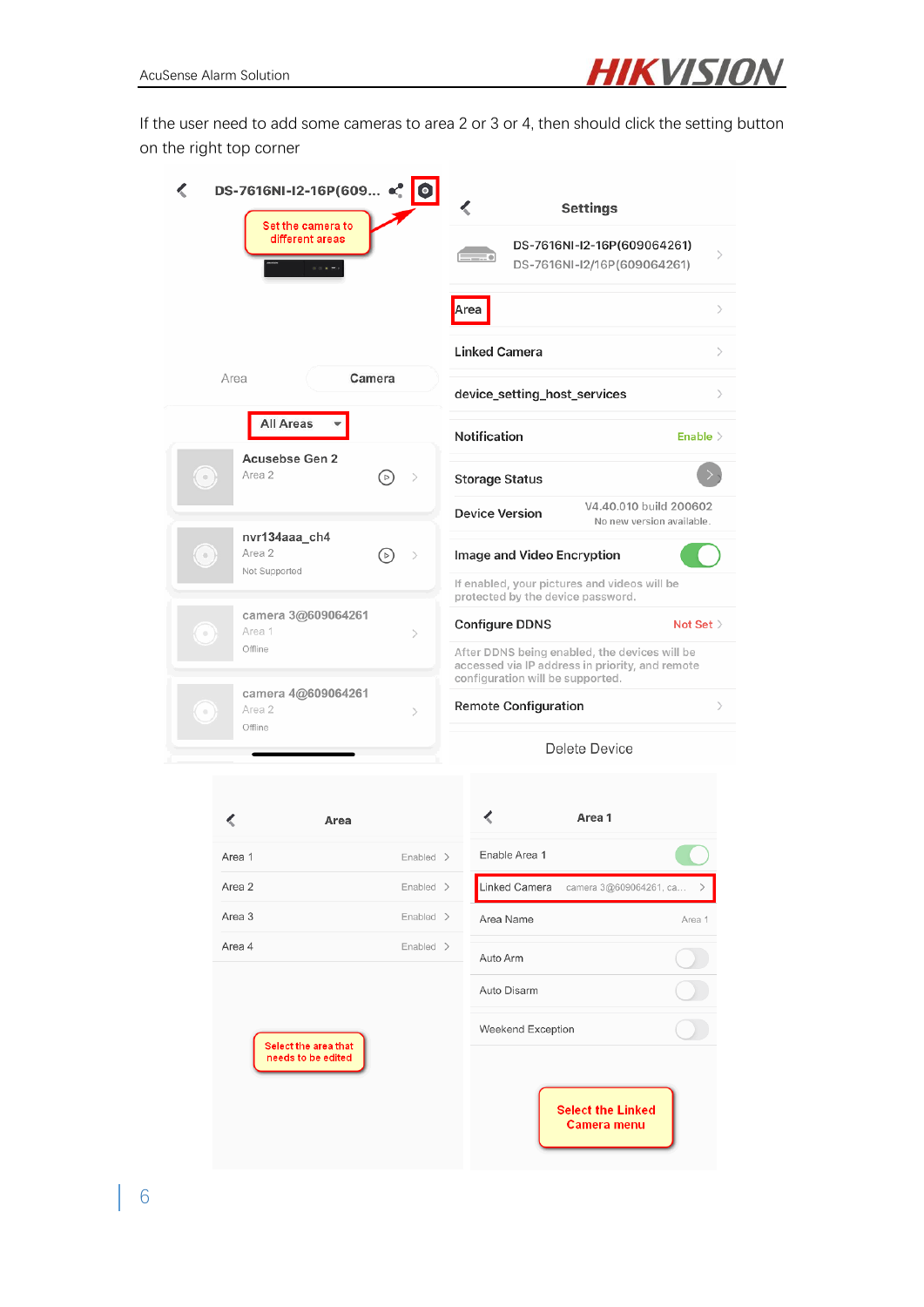

| <b>Linked Camera</b><br>⋖                                                      |                    |  |  |  |  |
|--------------------------------------------------------------------------------|--------------------|--|--|--|--|
| $(\cdot)$<br>Acusebse Gen 2                                                    |                    |  |  |  |  |
| ( ∘)<br>nvr134aaa ch4                                                          |                    |  |  |  |  |
| $(\,\circ\,)$                                                                  | camera 4@609064261 |  |  |  |  |
| <b>Click Add</b><br>button, then<br>add the camera<br>you need to<br>this area |                    |  |  |  |  |

2, On camera list page, click the camera to access configurations.

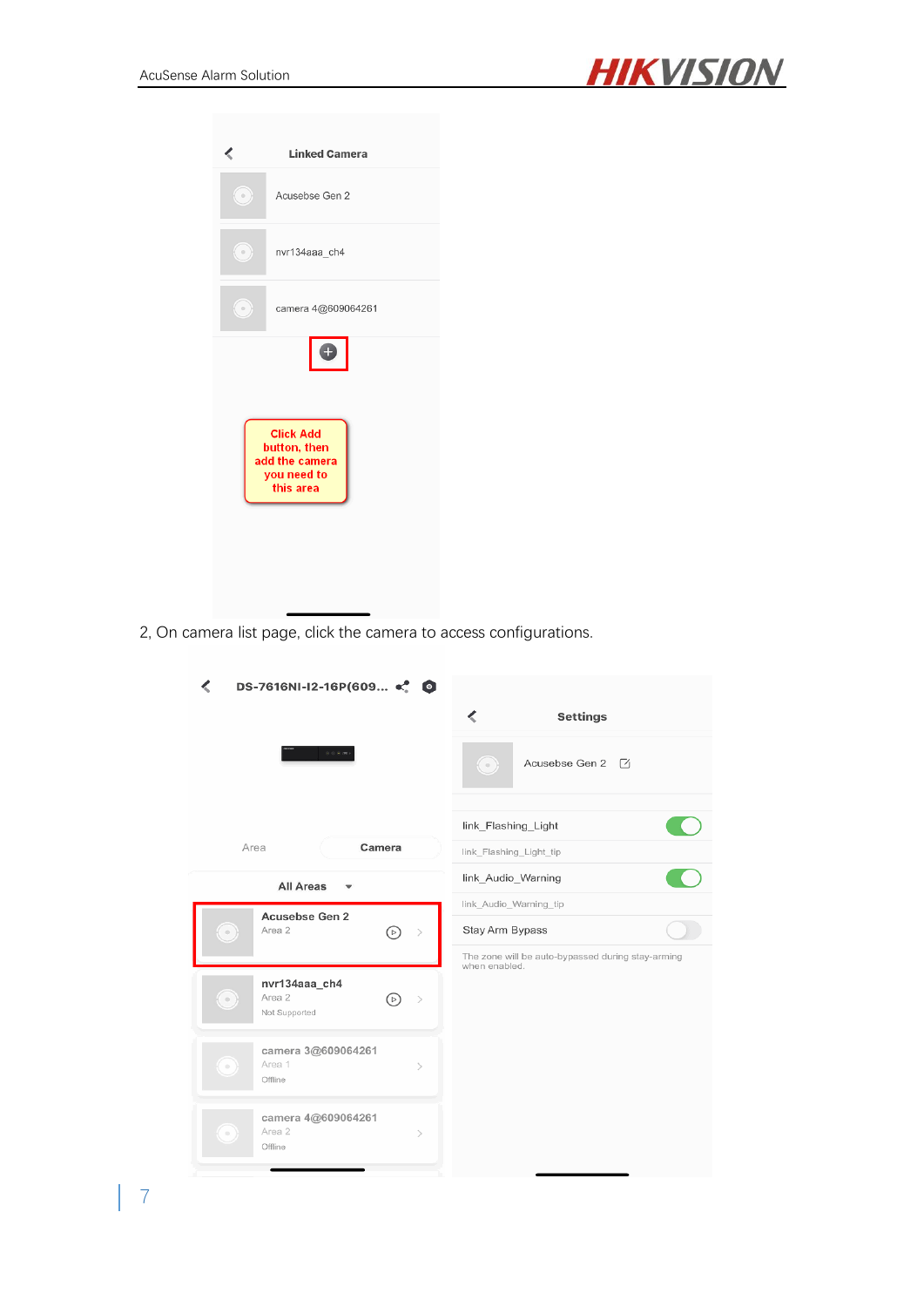

There are two linkage actions for each camera: Flashing light and Audio Warning. If these functions are enabled, it means that there will be flashing light and audio warning when event is triggered.

Stay Arm Bypass function is disabled by default. If this is disabled, it means that this camera will still be in arming status in Stay Arm mode, which means the alarm will still be triggered, including flashing light, audio warning and pushing notification in APP.

Enable this function, the result is: if the area is in stay arm mode, then this camera will NOT be in arming status, the event will not trigger any linkage action, includes flashing light, audio warning, pushing notification in APP.

### 2.2.1 Clear arm when triggering

If the alarm is being triggered and the owner has got it. Then the clear arm function can shut down the alarm immediately including the flashing light and audio warning. But the notification will still be in the log.

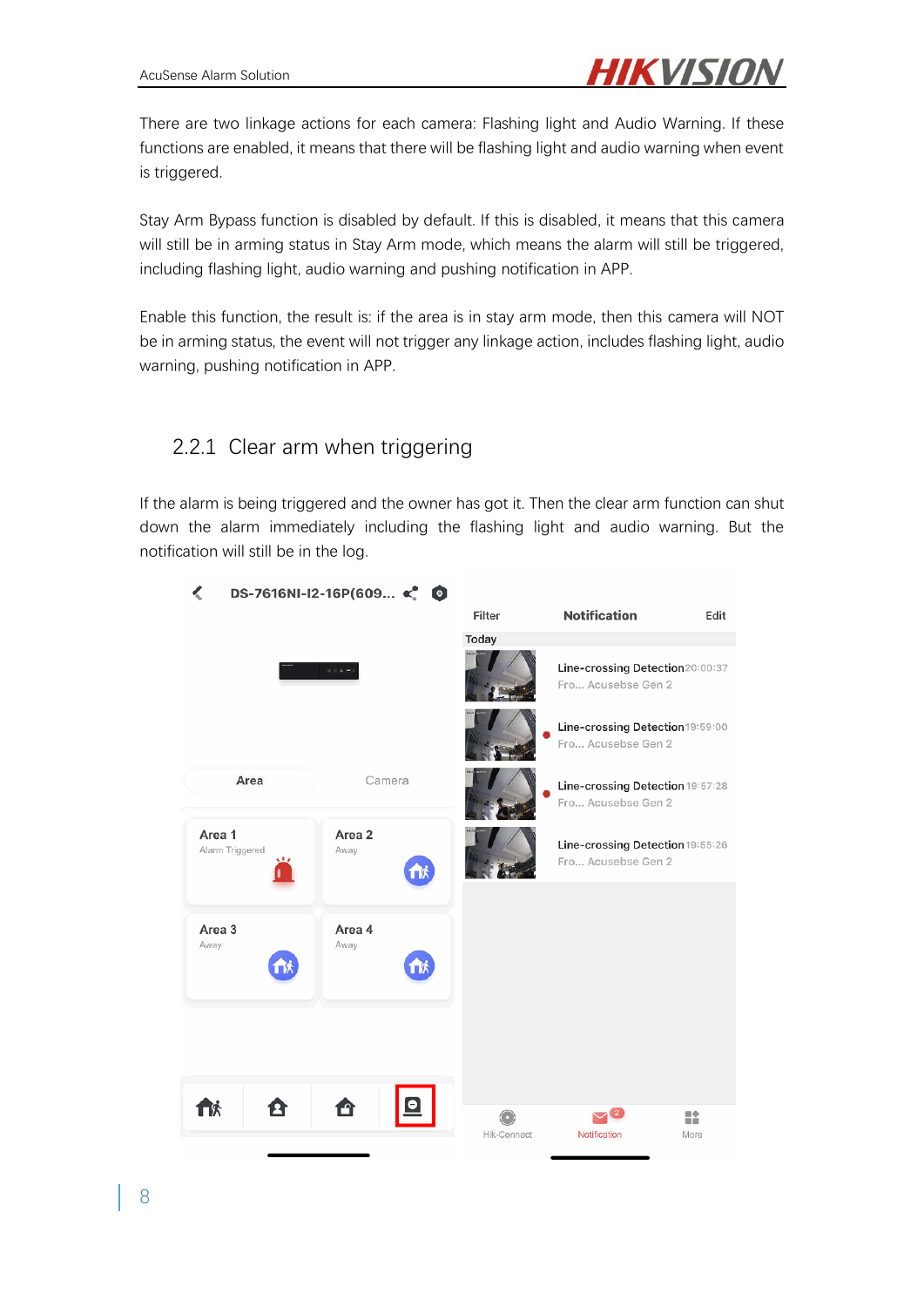

# 2.3 Arm/Disarm the Solution via NVR alarm input

### 2.3.1 Function description

Now Acusense Live-Guard Solution supports arming/disarming Gen 2 AcuSense live guard models with alarm input 1 on Hikvision I series NVR. It needs Open/Close Switch to arm/disarm the system. (Push button is another different trigger way.)

### 2.3.2 How to configure

Go to 'Basic Event-Alarm Input'

- 1, Select A<-1 from Alarm Input No. drop down list.
- 2, Set Type as N.O.; (signal detected = arm; no signal detected = disarm)
- 3, Type in Alarm Name if required.
- 4, Don't need any Linkage Method or Combined Alarm settings.
- 5. Make sure to tick 'Enable Alarm Input Handling'